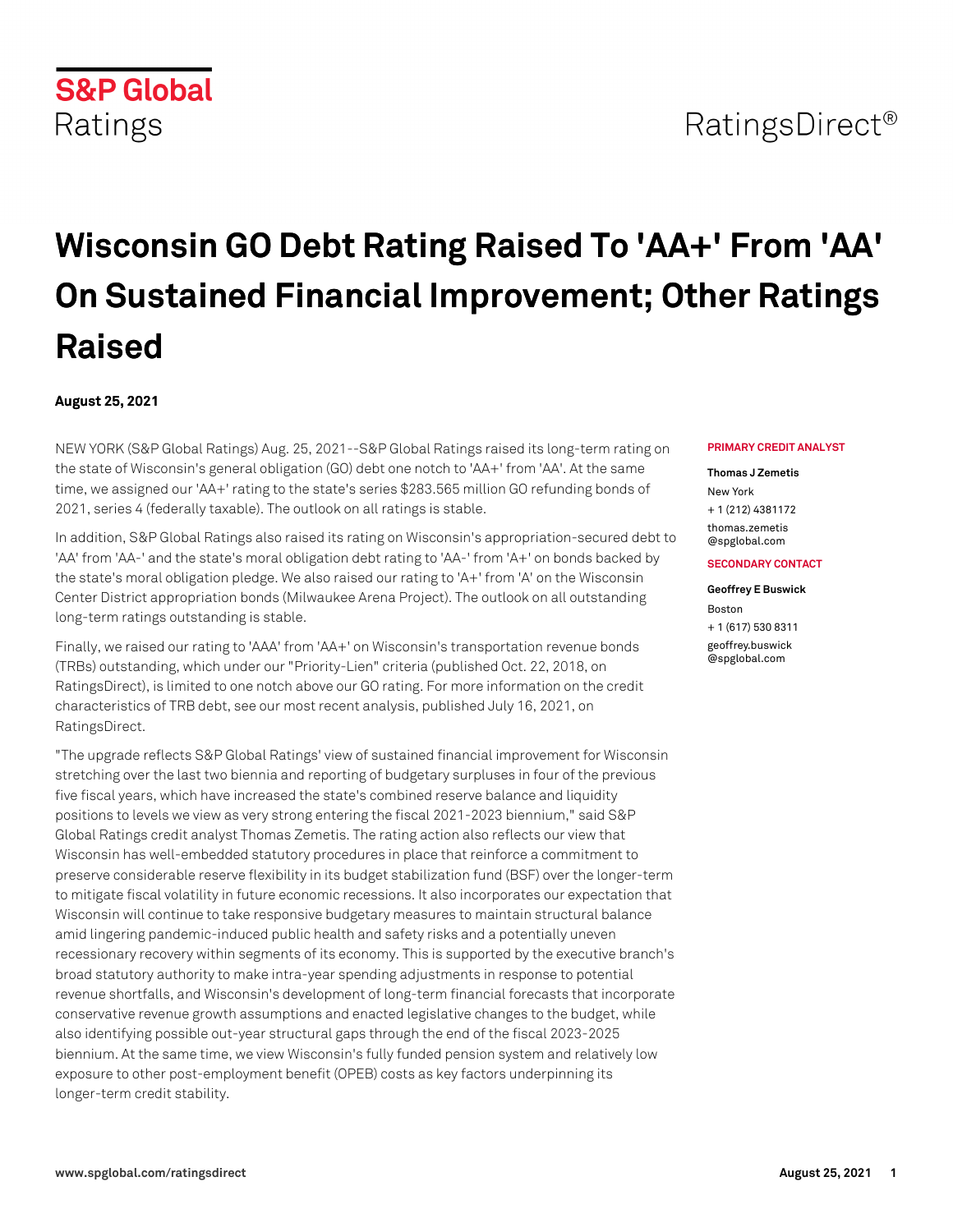In general, S&P Global Ratings considers Wisconsin's social risks in line with the sector, although the state's aging working-age population and relatively slow population growth and outmigration rates compared with the sector will likely weigh on its long-term demographic conditions and economic growth forecasts. We view the state's governance and environmental risks as being in line with the sector, and the state has historically maintained a policy framework to manage current service demands and long-term fixed costs (particularly pensions and OPEB) effectively. Wisconsin has also integrated climate change and cybersecurity preparedness planning across states agencies and has made capital investments to respond to these emerging risks.

Although we anticipate that Wisconsin will uphold budget oversight practices and make commensurate budgetary adjustments when necessary, should counterbalancing budgetary solutions prove insufficient or difficult to implement in response to a material structural budget misalignment, and Wisconsin demonstrates a lack of commitment to sustaining its reserve or liquidity position at levels we view as commensurate with peers, we could lower the rating. In our view, the state's higher concentration in more cyclical economic sectors could also intensify this downside risk should a slower-than-forecasted economic recovery and weaking revenue collections lead to less manageable projected budget gaps in the current and future fiscal biennia.

While unlikely over the outlook period, if Wisconsin's economic growth and income metrics strengthen to a level that more closely aligns with the broader U.S. economy and higher-rated peers, and the state capitalizes on economic development initiatives that diversify its economic base and sustains it in a way that we believe better insulates the state from economic and revenue cyclicality, we could raise the rating. Positive rating action would also be predicated on legislative and executive consensus on recurring solutions to achieve and sustain structural budget stability in the current and subsequent biennia, while also reducing its currently moderate-to-moderately high debt burden.

Certain terms used in this report, particularly certain adjectives used to express our view on rating relevant factors, have specific meanings ascribed to them in our criteria, and should therefore be read in conjunction with such criteria. Please see Ratings Criteria at www.standardandpoors.com for further information. Complete ratings information is available to subscribers of RatingsDirect at www.capitaliq.com. All ratings affected by this rating action can be found on S&P Global Ratings' public website at www.standardandpoors.com. Use the Ratings search box located in the left column.